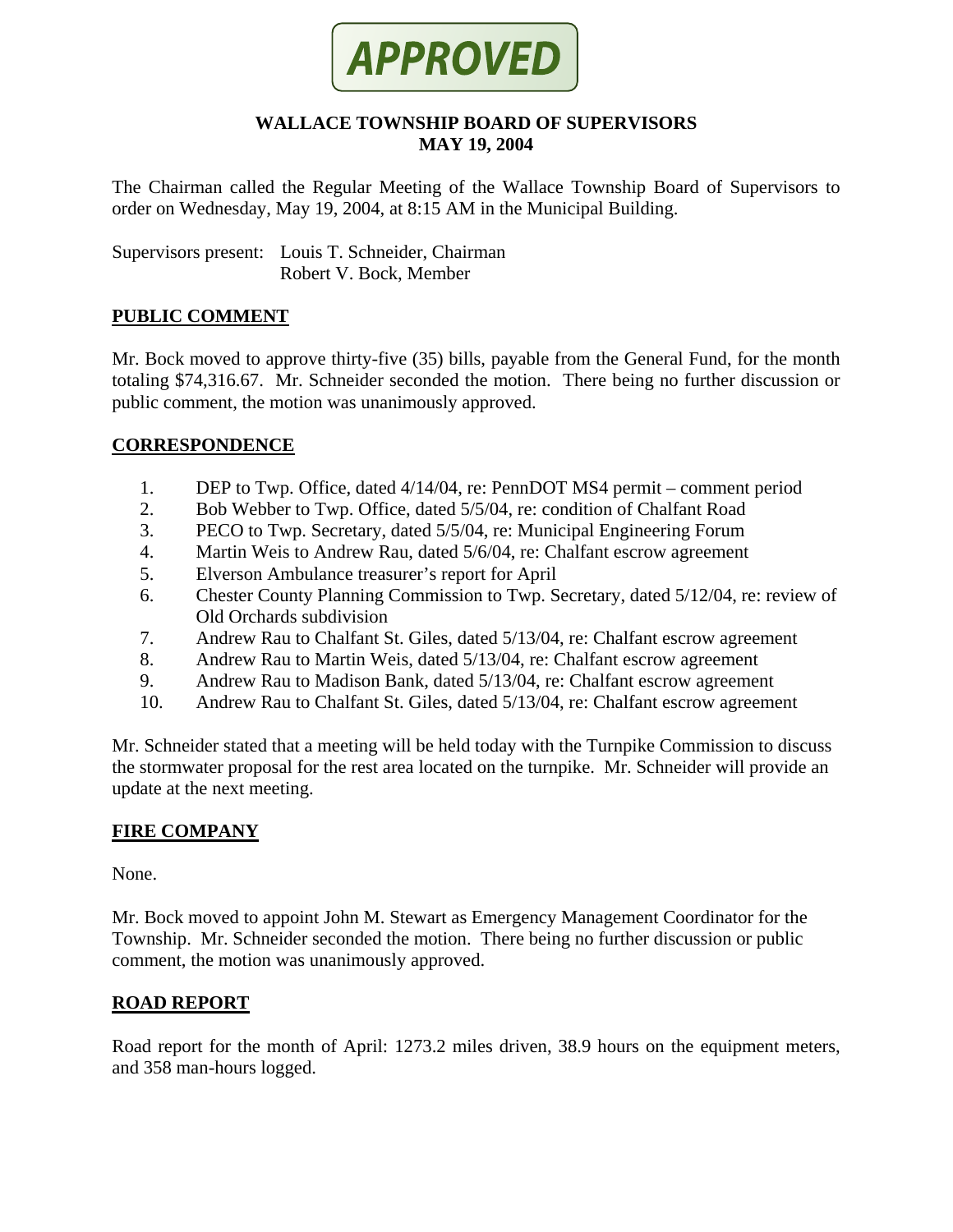## **MAY 19, 2004 PAGE 2**

The maintenance department had Reilly Sweeping out for a full day to clean all of the cinders from the roadways. Also had them clean the intersection of Marshall and Route 282 and Fairview and Route 282. Dug a swale at the intersection of Margaret Court and Fairview Road to relieve a water problem. Removed the fence at the Lamb Tavern Wildlife Preserve. Cleaned up the shop area after bulk trash. Removed all the tires and had all of the appliances taken. Placed to poles at the entrance to the Upper Fields so a chain can been installed during the winter months to keep people out of the fields. There have been people taking their cars or four wheelers into the park during the snow and damaging the fields. Cleaned all of the windows at the township building and removed all the stones from the grass that were plowed in during the winter. Mr. Schneider asked if the water at the snack shack has been looked at. Mr. Smith stated that the water has always had that discoloration to it. It currently has a sediment filter on it and the water was tested and there was nothing wrong. He further stated that he replaces the water filter every year before winterizing. Mr. Smith stated he will check with the Park Board to see if they want to upgrade the water filter. Mr. Schneider stated that chipping at the Lamb Tavern Preserve should be placed on hold for the time being. Mr. Smith stated that he did remove one tree and cleaned up some brush and that he will be placing "No Trespassing" signs on the springhouse.

# **PLANNING COMMISSION**

Skip McGrew reported that the applicant was not present for the Edgemoor Run (formerly Bernard) subdivision. They do not expect to see the applicant until an amended plan is received and all other conditions of approval are met.

The issues regarding the Wheeler Tract were discussed with the surrounding neighbors. Mr. Snook advisor for the Brandywine Conservancy presented a few plans to address placement of homes in relation to the existing neighbors. One plan presented seemed to appeal to all parties involved. It will be left up the applicant to submit a new sketch plan or simply file their subdivision application.

Chuck Dobson from Genterra Development appeared representing the applicant for the Old Orchard Estates subdivision. Mr. Dobson was presented with a review letter on the application from the township engineer. It was agreed that Mr. Dobson would review the letter before having a detailed discussion of the issues. He agreed to extend the review period if necessary.

The access road entrance location was discussed because the Halls decided not to grant a sight distance easement. Mr. Dobson feels that the adjustments in the location of the entrance will meet the PennDot criteria for sight distance. But, the minimum tract setback will not be met so that a variance from the Zoning Hearing Board may be required. In order to meet the setback requirement, the entrance would be moved to the west creating a sight distance problem. The solution would involve lowering the vertical curve disrupting the access to the Brewster barn.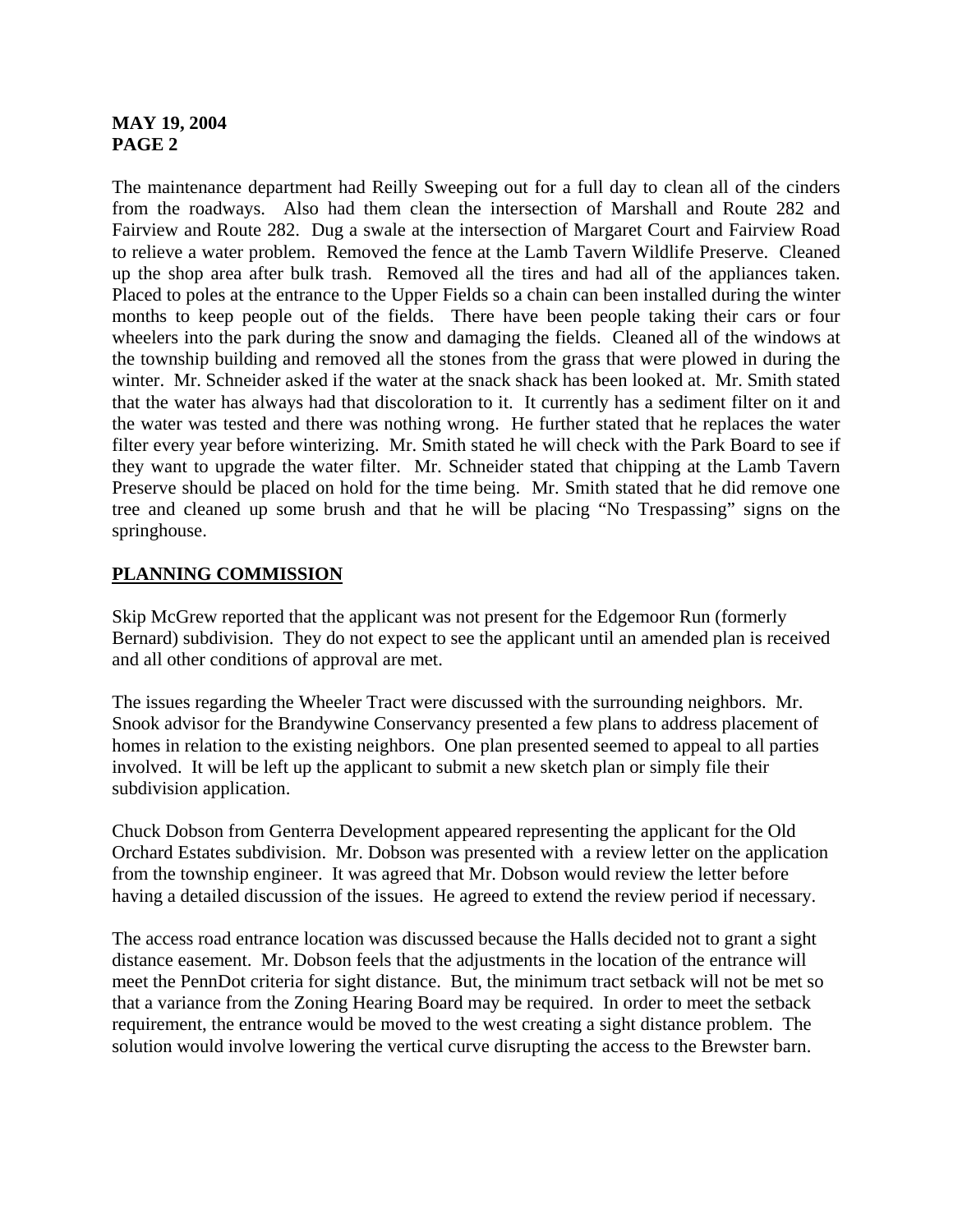## **MAY 19, 2004 PAGE 3**

In regard to the contaminated soils issue, the applicant will present a remediation plan to DEP and to the Township for review. The issue of Township liability was discussed along with the possibility of providing notice to potential buyers. Mr. Dobson stated that the DEP certification would relieve the Township of liability and that notice to buyers would be unnecessary.

Craig Kologie, township engineer, stated that another issue of concern is that placement for the septic systems is tight and that most would be either sand mounds or at-grade systems. The soils are marginal and access to the replacement systems could be a problem.

A sketch plan for the Louderback's was presented to the Planning Commission. This is a five acre track is located on Fairview Road where it is proposed to create one additional lot. Mr. James Baker of Black Dog Associates appeared to represent the Louderbacks and to discuss the sketch plan. He was unfamiliar with the Wallace Zoning Ordinance and received several suggestions and corrections regarding tract setbacks as well as the need for open space in a Tier III subdivision.

The Commission is still awaiting a response from the township solicitor regarding the Commission's proposals to amend the zoning ordinance restrictions on Uncommitted Land and fence setbacks.

The Long Range Planning Commission will hold a meeting this evening.

## **SUBDIVISIONS**

- 1. #04-1 Old Orchard Estates
- 2. #04-2 Edgemoor Run (Bernard) Reaffirmation of plan approval

## **OLD BUSINESS**

Ms. Hammond asked if any progress had been made regarding the Elverson Ambulance issue. Mr. Schneider stated that he attended the last meeting and that the issue has not be resolved. Some of the townships involved will be looking into some funding that is provided by the Governor's Center for Local Government and Mr. Schneider stated that he has asked to be part of that group. He will keep us updated.

Mr. Bock moved to release the Corry subdivision plans for recording. Mr. Schneider seconded the motion. There being no further discussion or public comment, the motion was unanimously approved.